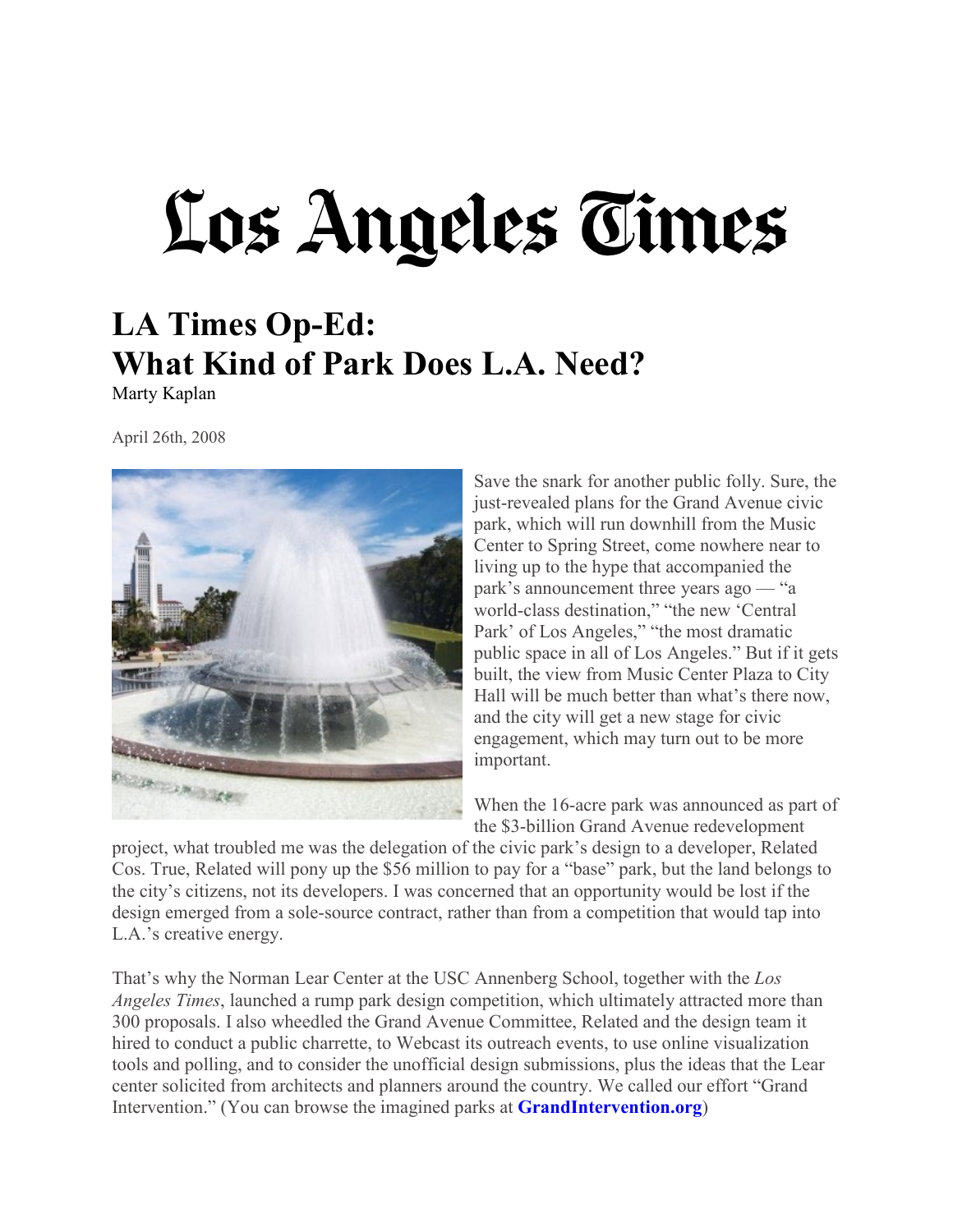Did it make a difference? There was no way to change the biggest constraint on the park project: its low budget ceiling of \$56 million. More than half of the cost of the "base" design unveiled Tuesday by Rios Clemente Hale Studios is infrastructure  $\hat{a}\hat{\epsilon}$ " relocating ramps to underground parking lots, making the landscape weight-bearing, providing electricity and plumbing.

The remaining money will not be spent on spectacular public art, such as the mirrored "endless orchard" suggested by one design contestant in Grand Intervention. Nor is there enough money for grand gestures, such as the proposal by two Cal Poly Pomona students to connect the park to the Los Angeles River. The Arthur J. Will Memorial Fountain in the Civic Center mall will be more accessible, both visually and by foot, but there is nothing especially iconic in the proposed design for the 16-acre park, nothing jaw-dropping like Anish Kapoor's "Cloud Gate" in Chicago's hugely expensive Millennium Park. Instead, once the new infrastructure is paid for, the remaining money will be used to regrade the site — so pedestrians can more easily walk the length of the park — and for landscaping — so the viewsheds and gathering places will work. Within those limits, it's a minor miracle that the designers found room in the budget for water features, sun and shade gardens, curated mini-parks and WiFi.

The knock on the park design is that it's prosaic. Even the "enhanced" version — which depends on raising an additional \$50 million or so, and which adds, among other things, a cafe, a carousel and a sinuous flaneur-friendly bridge over Broadway — won't turn this downtown hill into the world-class destination we were promised. Why would an Eli Broad spring for a \$25-million Jeff Koons sculpture, the argument goes, or why would the sultan of Dubai give Los Angeles a \$100 million ski slope, unless the setting for their jewels were already as wow-worthy as the Hollywood sign or the beach?

But to focus on starchitecture and aesthetic drama is to forget the "civic" in the park's name. This place will be a stage, a setting, a platform for spectacle, an arena intended for every kind of public play and political performance that the city can muster. Aaron Paley, who runs L.A.'s Community Arts Resources, did the initial dreamwork on what kind of planned programming and spontaneous eruptions could activate the park, and San Francisco consultant Mary McCue will try to figure out how to manage and maintain a 24/7 festival of free, subsidized and pay-for fun. Of course there's a risk of commercialization, but Bryant Park in New York seems to have worked out how to marry public and private interests, and we've got way better weather than Manhattan.

The plans' emphasis on programming is born of budget necessity. But sometimes, constraints breed opportunities. What would make this park an only-in-L.A. 21st century place? To answer that is to answer, "What makes L.A. L.A.?" Once you get past the climate, surely the reply is  $\hat{a}\hat{\epsilon}$ " the people.

This city is the center of the most diverse, vibrant, raucous agglomeration of different cultures on the face of the globe. The more chances that Angelenos have to see who we look like, the better. Such commercial spaces as The Grove and Americana at Brand shouldn't be the only places we get a gander of ourselves. Even in a car-culture  $\hat{a} \hat{\epsilon}$ " or especially in one  $\hat{a} \hat{\epsilon}$ " we need more reasons and more places to look in the civic mirror. Even in the age of cyberspace  $\hat{a}\hat{\epsilon}$ " or